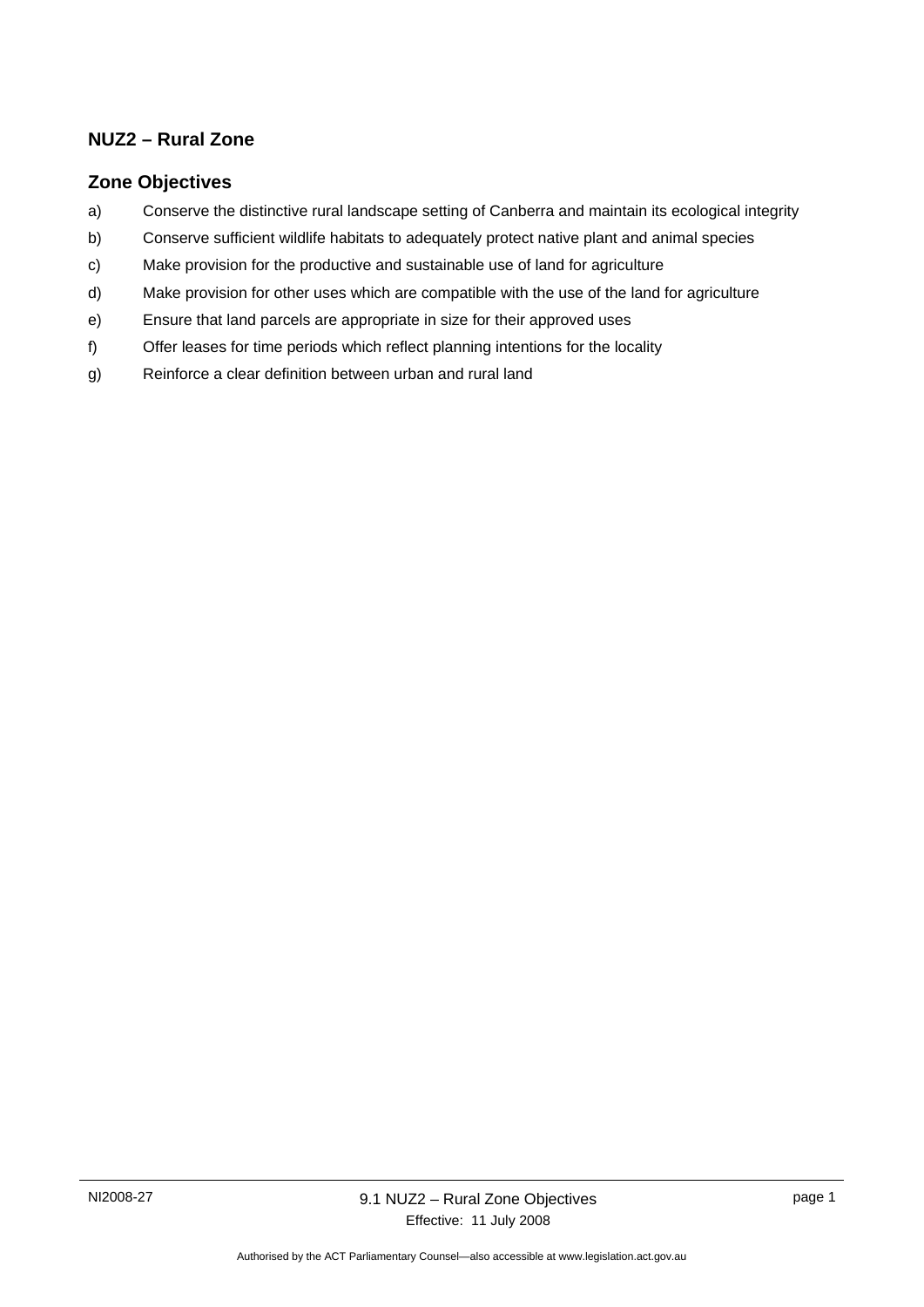# **NUZ2 – Rural Zone Development Table**

| <b>EXEMPT</b><br>Development approval not required, may need building approval                                                               |                                                        |                                  |                                                                                               |  |
|----------------------------------------------------------------------------------------------------------------------------------------------|--------------------------------------------------------|----------------------------------|-----------------------------------------------------------------------------------------------|--|
|                                                                                                                                              |                                                        |                                  |                                                                                               |  |
| Exempt Development identified in Section 20 and Schedule 1 of the Planning and Development<br>Regulation 2008.                               |                                                        |                                  |                                                                                               |  |
|                                                                                                                                              |                                                        |                                  |                                                                                               |  |
|                                                                                                                                              |                                                        |                                  |                                                                                               |  |
|                                                                                                                                              | <b>ASSESSABLE DEVELOPMENT</b>                          |                                  |                                                                                               |  |
|                                                                                                                                              | Development application required                       |                                  |                                                                                               |  |
|                                                                                                                                              | <b>MINIMUM ASSESSMENT TRACK</b>                        |                                  |                                                                                               |  |
| CODE                                                                                                                                         |                                                        |                                  |                                                                                               |  |
| Development application required and assessed in the Merit Track, unless specified in Schedule 4                                             |                                                        |                                  |                                                                                               |  |
| of the Planning and Development Act 2007 (as Impact Track) or listed as prohibited in the Site<br>Specific section below                     |                                                        |                                  |                                                                                               |  |
| <b>Development</b>                                                                                                                           |                                                        |                                  | Code                                                                                          |  |
|                                                                                                                                              |                                                        | No development identified.       |                                                                                               |  |
|                                                                                                                                              |                                                        |                                  |                                                                                               |  |
| <b>MINIMUM ASSESSMENT TRACK</b>                                                                                                              |                                                        |                                  |                                                                                               |  |
| <b>MERIT</b>                                                                                                                                 |                                                        |                                  |                                                                                               |  |
| Development application required and assessed in the Merit Track, unless specified in Schedule 4<br>of the Planning and Development Act 2007 |                                                        |                                  |                                                                                               |  |
| <b>Development</b>                                                                                                                           |                                                        |                                  | Code                                                                                          |  |
| Agriculture                                                                                                                                  |                                                        |                                  |                                                                                               |  |
| Ancillary use                                                                                                                                |                                                        |                                  |                                                                                               |  |
| <b>Communications facility</b>                                                                                                               |                                                        |                                  |                                                                                               |  |
| <b>Demolition</b>                                                                                                                            |                                                        |                                  |                                                                                               |  |
| Farm tourism                                                                                                                                 |                                                        |                                  |                                                                                               |  |
| Group or organized camp                                                                                                                      |                                                        |                                  |                                                                                               |  |
| Land management facility                                                                                                                     |                                                        |                                  |                                                                                               |  |
| <b>MAJOR UTILITY INSTALLATION</b>                                                                                                            |                                                        |                                  |                                                                                               |  |
| Minor use                                                                                                                                    |                                                        |                                  |                                                                                               |  |
| Nature conservation area                                                                                                                     |                                                        | Non-Urban Zones Development Code |                                                                                               |  |
| Outdoor recreation facility                                                                                                                  |                                                        |                                  |                                                                                               |  |
| Overnight camping area                                                                                                                       |                                                        |                                  |                                                                                               |  |
| Parkland                                                                                                                                     |                                                        |                                  |                                                                                               |  |
| Road                                                                                                                                         |                                                        |                                  |                                                                                               |  |
| Sign                                                                                                                                         |                                                        |                                  |                                                                                               |  |
| Stock/sale yard                                                                                                                              |                                                        |                                  |                                                                                               |  |
| Subdivision                                                                                                                                  |                                                        |                                  |                                                                                               |  |
| Temporary use                                                                                                                                |                                                        |                                  |                                                                                               |  |
| Woodlot                                                                                                                                      |                                                        |                                  |                                                                                               |  |
|                                                                                                                                              |                                                        |                                  | Specific areas have additional developments that may be approved subject to assessment. These |  |
|                                                                                                                                              | areas and the additional developments are listed below |                                  |                                                                                               |  |
| <b>Site Identifier</b>                                                                                                                       | <b>Additional Development</b>                          |                                  | Code                                                                                          |  |
| Uriarra Village                                                                                                                              | Single dwelling housing                                |                                  | <b>Rural Villages Precinct Code</b>                                                           |  |
|                                                                                                                                              | Home business                                          |                                  |                                                                                               |  |
|                                                                                                                                              | <b>COMMUNITY USE</b>                                   |                                  |                                                                                               |  |
|                                                                                                                                              | Scientific research<br>establishment                   |                                  |                                                                                               |  |
|                                                                                                                                              |                                                        |                                  |                                                                                               |  |
| P4 - Plantation Forestry<br>Overlay                                                                                                          | <b>Plantation forestry</b><br>Scientific research      |                                  | Non-Urban Zones Development<br>Code                                                           |  |
|                                                                                                                                              | establishment                                          |                                  |                                                                                               |  |
|                                                                                                                                              | <b>Tourist facility</b>                                |                                  |                                                                                               |  |
|                                                                                                                                              |                                                        |                                  |                                                                                               |  |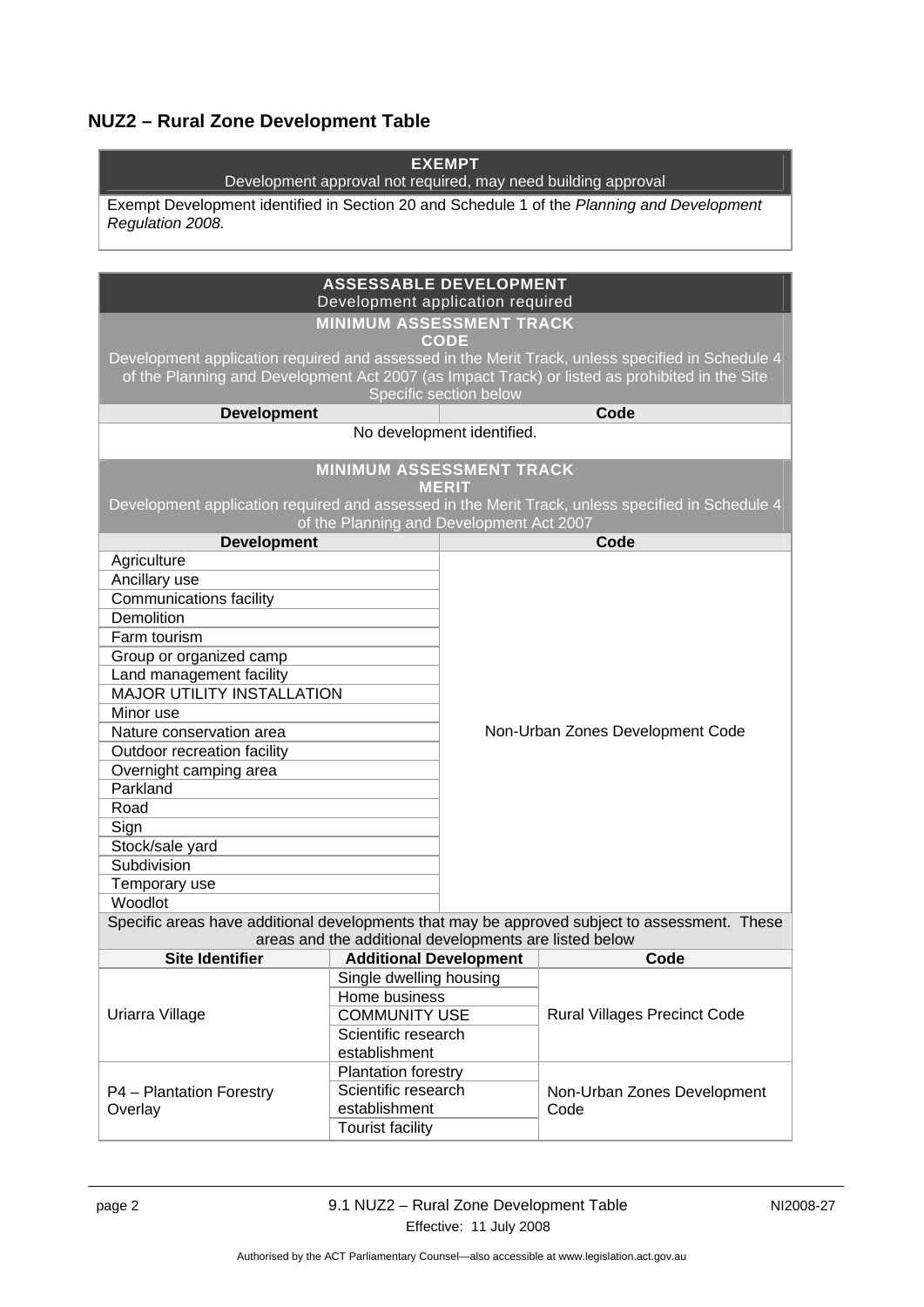#### **MINIMUM ASSESSMENT TRACK IMPACT**  Development application required and assessed in the Impact Track.

- 1. A development that is not an Exempt, Code Track or Merit Track development where the development is allowed under an existing lease, (see section 134 of the Planning and Development Act 2007).
- 2. A development that would be permissible under the National Capital Plan but which is identified as prohibited development in this Table.
- 3. Development specified in Schedule 4 of the Planning and Development Act 2007 and not listed as prohibited development in this Table.
- 4. Development declared under Section 123 and Section 124 of the Planning and Development Act 2007 and not listed as prohibited development in this Table.
- 5. Any development not listed in this Table.

| <b>PROHIBITED</b>                                                                      |                                        |  |  |
|----------------------------------------------------------------------------------------|----------------------------------------|--|--|
| A development application can not be made                                              |                                        |  |  |
| Any development not listed as assessable development in this Table and that appears in |                                        |  |  |
| Volume 2 Section 3 - Definitions are prohibited, ie:                                   |                                        |  |  |
| Airport                                                                                | Mobile home park                       |  |  |
| Animal care facility                                                                   | Municipal depot                        |  |  |
| Animal husbandry                                                                       | NON-RETAIL COMMERCIAL USE              |  |  |
| Aquatic recreation facility                                                            | Offensive industry                     |  |  |
| Boarding house                                                                         | Pedestrian plaza                       |  |  |
| Bulk landscape supplies                                                                | Place of assembly                      |  |  |
| Car park                                                                               | Plant and equipment hire establishment |  |  |
| Cemetery                                                                               | <b>Plantation forestry</b>             |  |  |
| Caravan park/ camping ground                                                           | Playing field                          |  |  |
| Civic administration                                                                   | Produce market                         |  |  |
| Club                                                                                   | Public transport facility              |  |  |
| <b>COMMERCIAL ACCOMMODATION USE</b>                                                    | Railway use                            |  |  |
| <b>COMMUNITY USE</b>                                                                   | Recyclable materials collection        |  |  |
| <b>Corrections facility</b>                                                            | Recycling facility                     |  |  |
| Craft workshop                                                                         | Religious associated use               |  |  |
| Drink establishment                                                                    | Relocatable unit                       |  |  |
| Drive-in cinema                                                                        | <b>RESIDENTIAL USE</b>                 |  |  |
| Defence installation                                                                   | Restaurant                             |  |  |
| <b>Emergency services facility</b>                                                     | Retirement complex                     |  |  |
| Freight transport facility                                                             | Sand and gravel extraction             |  |  |
| Funeral parlour                                                                        | Scientific research establishment      |  |  |
| General industry                                                                       | Service station                        |  |  |
| Hazardous industry                                                                     | <b>SHOP</b>                            |  |  |
| Hazardous waste facility                                                               | Store                                  |  |  |
| Incineration facility                                                                  | <b>Tourist facility</b>                |  |  |
| Indoor entertainment facility                                                          | <b>Transport depot</b>                 |  |  |
| Indoor recreation facility                                                             | Vehicle sales                          |  |  |
| Industrial trades                                                                      | Warehouse                              |  |  |
| Land fill site                                                                         | Waste transfer station                 |  |  |
| Light industry                                                                         | Veterinary hospital                    |  |  |
| Liquid fuel depot                                                                      | Zoological facility                    |  |  |
| Mining industry                                                                        |                                        |  |  |

NI2008-27 9.1 NUZ2 – Rural Zone Development Table Effective: 11 July 2008